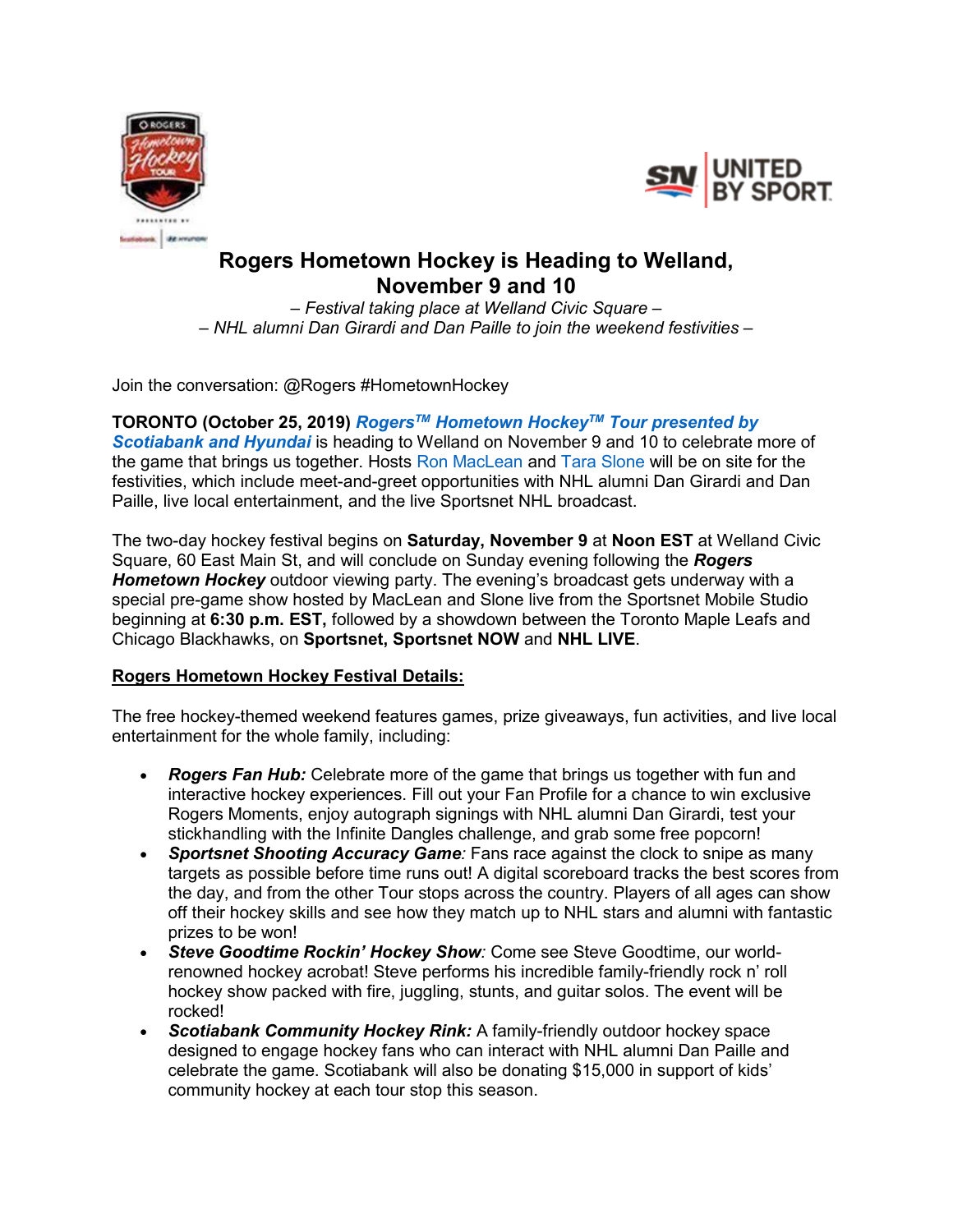- *Hyundai Drives Hockey:* Hyundai displays on festival grounds will feature games and challenges for kids and parents alike. Opportunities to test-drive and interact with the entire range of five Hyundai SUVs will demonstrate how Hyundai is made for those who drive hockey. Fans will have the chance to win on-site giveaways, weekend prizes as well as an overall grand prize for the season.
- *Dr. Oetker Giuseppe Pizzeria:* Fans can enjoy a complimentary slice of Giuseppe Pizzeria pizza fresh out of the oven, and learn more about the Find Giuseppe contest with many great prizes to be won!
- *Playmobil Kids Zone:* Fans have the chance to face off against friends and family with the PLAYMOBIL NHL Arena and its lineup of NHL figures. In the zone, fans will also be able to enter to win an NHL playset.
- *Sobeys Community Barbeque:* Sobeys is proud to support the Community Barbeque through a food donation. All funds raised this weekend will go towards supporting the Welland Minor Hockey Association.
- *Live Local Entertainment:* Live music featured throughout the weekend beginning with Riley Michaels performing on Saturday followed by Jessica Wilson on Sunday.

# **Rogers Hometown Hockey Event and Broadcast Details**

**Location:**

• Welland Civic Square - 60 East Main St

# **Time:**

- **Saturday, November 9**  Festival open from Noon to 6 p.m. EST.
- **Sunday, November 10**  Festival opens at Noon EST and runs through the end of the *Rogers Hometown Hockey* outdoor viewing party.

# **Broadcast:**

- **Special Guests:**
	- o NHL alumni Paul Bissonnette, Daniel Paille and Dan Girardi
- **Game Matchup:**
	- o Toronto Maple Leafs vs. Chicago Blackhawks, 6:30 p.m. EST (Sportsnet, Sportsnet NOW, NHL LIVE)
- **Features:**
	- o **Sobeys Home Team Heroes:** Welland's very own Nick Vitucci has had quite the hockey career. He's a lifetime minor league goalie with a tonne of records, including being the only goalie in professional hockey to be credited with scoring on a guarded net. With 30 years of pro hockey experience, Vitucci played goal at the OHL, AHL, IHL and ECHL levels, spent two season under contract with the St. Louis Blues, and even played professional roller hockey. After more than 500 professional games played, Vitucci was inducted into the ECHL Hall of Fame in 2008. Upon his retirement, Vitucci transitioned into the coaching ranks, serving as Head Coach and Director of Hockey Operations for the ECHL's Toledo Storm and Toledo Walleye organizations, and was voted ECHL Coach of the Year in 2004. Since the start of the 2016-17 season, Vitucci has been a professional scout with the New Jersey Devils.
	- o **My Hometown Must:** Bissonnette gives MacLean and Slone a tour of his hometown and the rink where it all began.

## **Social Media Links**

Like Rogers Hometown Hockey [Facebook.com/RogersHometownHockey](http://www.facebook.com/RogersHometownHockey) Follow Rogers Hometown Hockey on Twitter @HometownHockey Follow Rogers Hometown Hockey on Instagram [@HometownHockey](http://instagram.com/hometownhockey)